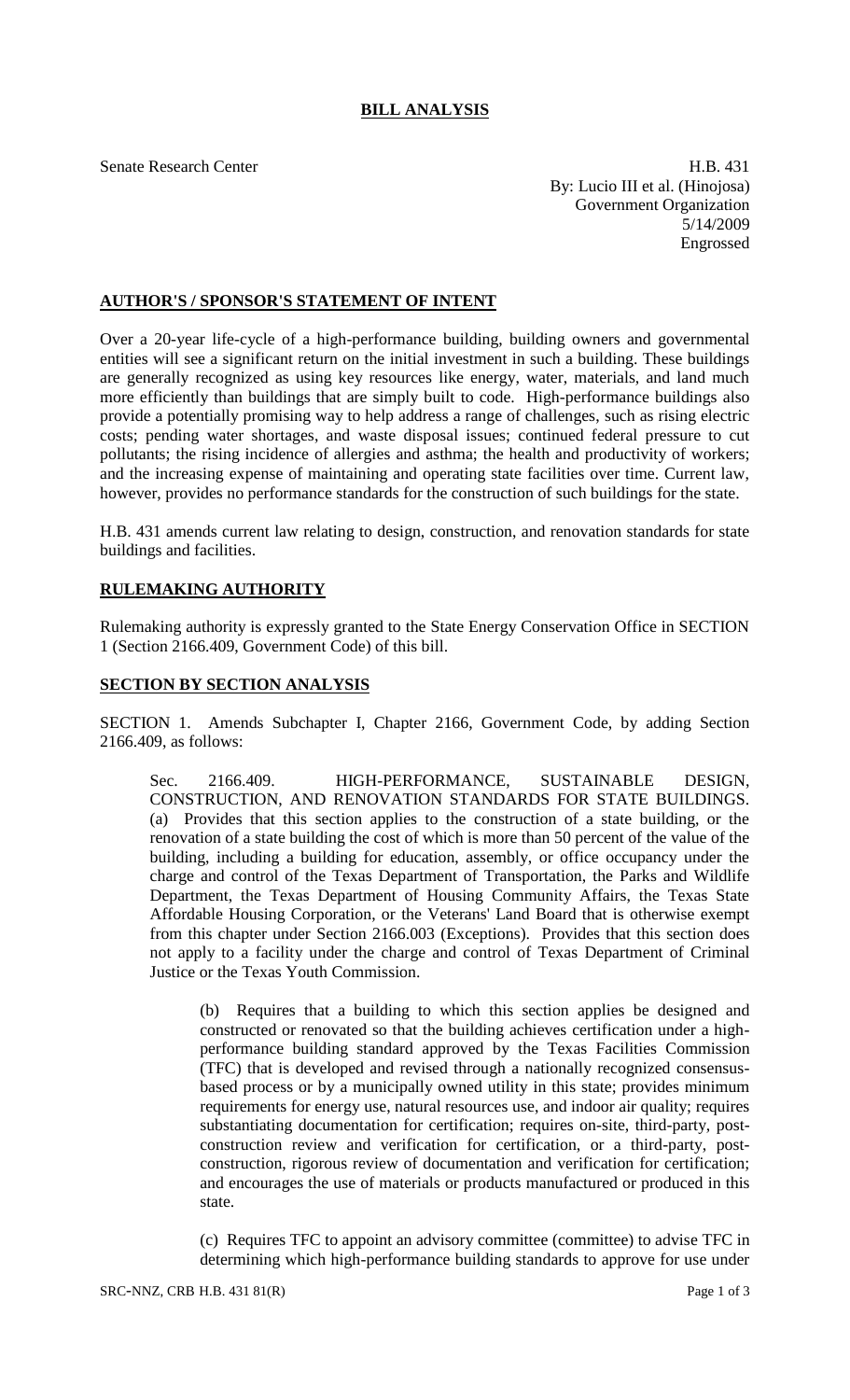Subsection (b). Requires the committee, at least once each year, to review available high-performance building standards and make recommendations to TFC. Provides that the committee consists of:

(1) the director of facilities construction and space management appointed under Section 2152.104 (Associate Deputy Directors; Division Directors), who serves as the presiding officer of the committee;

(2) seven individuals with experience and expertise in high-performance buildings or related products, including experience and expertise in energy efficiency, water efficiency, or low-impact site development, with one individual selected from each of the following lists of nominees: a list submitted by the president of the Texas Society of Architects; a list submitted by the president of the Texas Council of Engineering Companies and Texas Society of Professional Engineers; a list submitted by the president of the Associated Builders and Contracts of Texas and the presiding officer of the executive committee of the Associated General Contractors, Texas Building Branch; a list submitted by the president of the Texas chapter of the Urban Land Institute; a list submitted by the president of the Texas chapter of the American Society of Landscape Architects; a list submitted by the president of the Texas Chemical Council; and a list of registered interior designers submitted by the president of the Texas Association of Interior Design;

(3) one individual appointed by the comptroller who represents the State Energy Conservation Office (office);

(4) one individual representing a state agency that has a substantial ongoing construction program; and

(5) one individual representing the interests of historically underutilized businesses.

(d) Requires that a building to which this section applies, in addition to meeting the requirements of Subsection (b), be designed and constructed or renovated so that the building:

(1) meets the American Society of Heating, Refrigeration and Air Conditioning Engineers energy standards in effect on September 1, 2009, or the International Energy Conservation Code in effect on September 1, 2009, or an updated version of those standards or that code adopted by the office under Subsection (e), if applicable; and

(2) achieves a 15 percent reduction in water use when compared to water use based on plumbing fixtures selected in accordance with the Energy Policy Act of 1992 (Pub. L. No. 102-486).

(e) Requires the office, if the office determines, based on written recommendations from the Energy Systems Laboratory at the Texas Engineering Experiment Station of The Texas A&M University System, that the latest published edition of the Heating, Refrigeration and Air Conditioning Engineers energy standards or the International Energy Conservation Code will result in energy efficiency and air quality that is equivalent to or better than the energy efficiency and air quality achievable under the editions described by Subsection  $(d)(1)$ , by rule to adopt the equivalent or more stringent editions and substitute them for the standards or code described by Subsection (d)(1). Requires that the rule, if adopted, establish an effective date for the new standards or code but not earlier than nine months after the date of adoption. Requires that the laboratory make its recommendations not later than six months after the date of publication of the new editions.